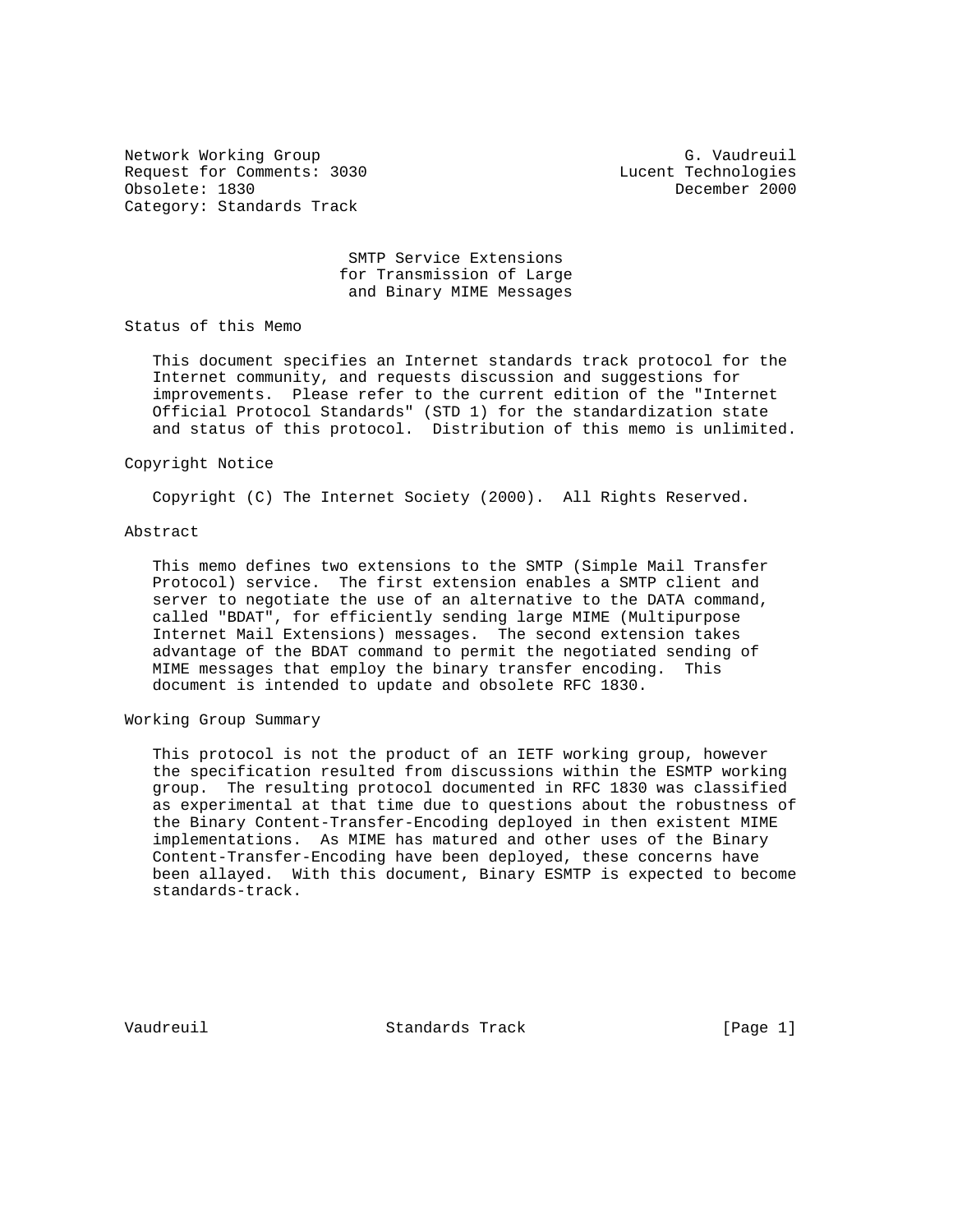Document Conventions

 The key words "MUST", "MUST NOT", "REQUIRED", "SHALL", "SHALL NOT", "SHOULD", "SHOULD NOT", "RECOMMENDED", "MAY", and "OPTIONAL" in this document are to be interpreted as described in RFC 2119 [RFC2119].

Table of Contents

| 2.               | Framework for the Large Message Extensions  3 |  |
|------------------|-----------------------------------------------|--|
| $\overline{3}$ . | Framework for the Binary Service Extension  5 |  |
| 4 <sub>1</sub>   |                                               |  |
|                  |                                               |  |
|                  |                                               |  |
| 5.               |                                               |  |
| რ.               |                                               |  |
| $7^{\circ}$      |                                               |  |
| 8 <sub>1</sub>   | Appendix A - Changes from RFC 1830  11        |  |
| 9.               |                                               |  |

# 1. Overview

 The MIME extensions to the Internet message format provides for the transmission of many kinds of data that were previously unsupported in Internet mail. Anticipating the need to transport the new media more efficiently, the SMTP protocol has been extended to provide transport for new message types. RFC 1652 defines one such extension for the transmission of unencoded 8-bit MIME messages [8BIT]. This service extension permits the receiver SMTP to declare support for 8-bit body parts and the sender to request 8-bit transmission of a particular message.

 One expected result of the use of MIME is that the Internet mail system will be expected to carry very large mail messages. In such transactions, there is a performance-based desire to eliminate the requirement that the message be scanned for "CR LF . CR LF" sequences upon sending and receiving to detect the end of message.

 Independent of the need to send large messages, Internet mail is increasingly multimedia. There is a need to avoid the overhead of base64 and quoted-printable encoding of binary objects sent using the MIME message format over SMTP between hosts that support binary message processing.

Vaudreuil Standards Track [Page 2]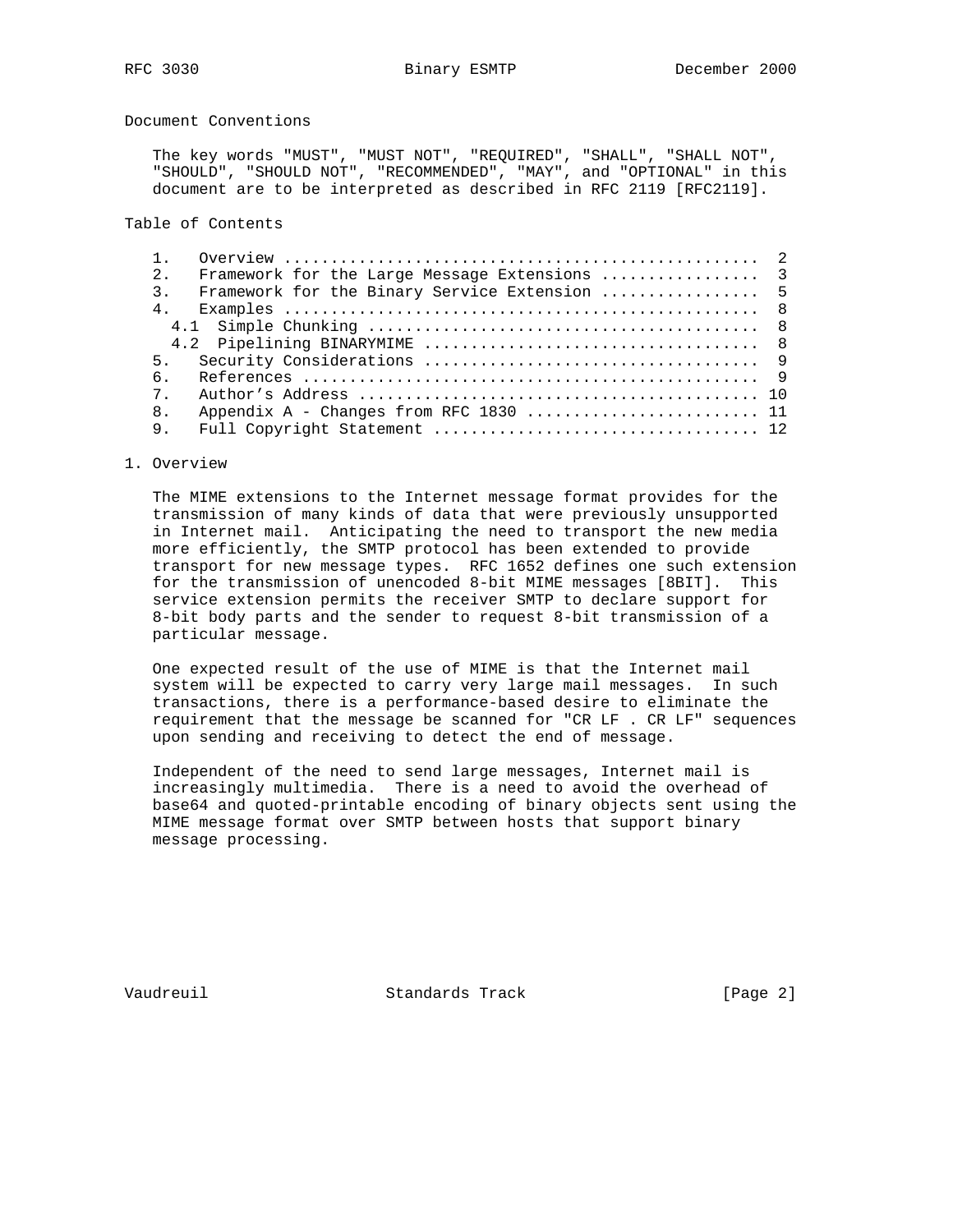This memo uses the mechanism defined in [ESMTP] to define two extensions to the SMTP service whereby an SMTP server ("receiver- SMTP") may declare support for the message chunking transmission mode and support for the reception of Binary messages, which the SMTP client ("sender-SMTP") is then free to use.

2. Framework for the Large Message Extensions

The following service extension is hereby defined:

- 1) The name of the data chunking service extension is "CHUNKING".
- 2) The EHLO keyword value associated with this extension is "CHUNKING".
- 3) A new SMTP verb, BDAT, is defined as an alternative to the "DATA" command of [RFC821]. The BDAT verb takes two arguments. The first argument indicates the length, in octets, of the binary data chunk. The second optional argument indicates that the data chunk is the last.

 bdat-cmd ::= "BDAT" SP chunk-size [ SP end-marker ] CR LF chunk-size ::= 1\*DIGIT end-marker ::= "LAST"

- 4) This extension may be used for SMTP message submission. [Submit]
- 5) Servers that offer the BDAT extension MUST continue to support the regular SMTP DATA command. Clients are free to use DATA to transfer appropriately encoded to servers that support the CHUNKING extension if they wish to do so.

 The CHUNKING service extension enables the use of the BDAT alternative to the DATA command. This extension can be used for any message, whether 7-bit, 8BITMIME or BINARYMIME.

 When a sender-SMTP wishes to send (using the MAIL command) a large message using the CHUNKING extension, it first issues the EHLO command to the receiver-SMTP. If the receiver-SMTP responds with code 250 to the EHLO command and the response includes the EHLO keyword value CHUNKING, then the receiver-SMTP is indicating that it supports the BDAT command and will accept the sending of messages in chunks.

 After all MAIL and RCPT responses are collected and processed, the message is sent using a series of BDAT commands. The BDAT command takes one required argument, the exact length of the data segment in

Vaudreuil Standards Track [Page 3]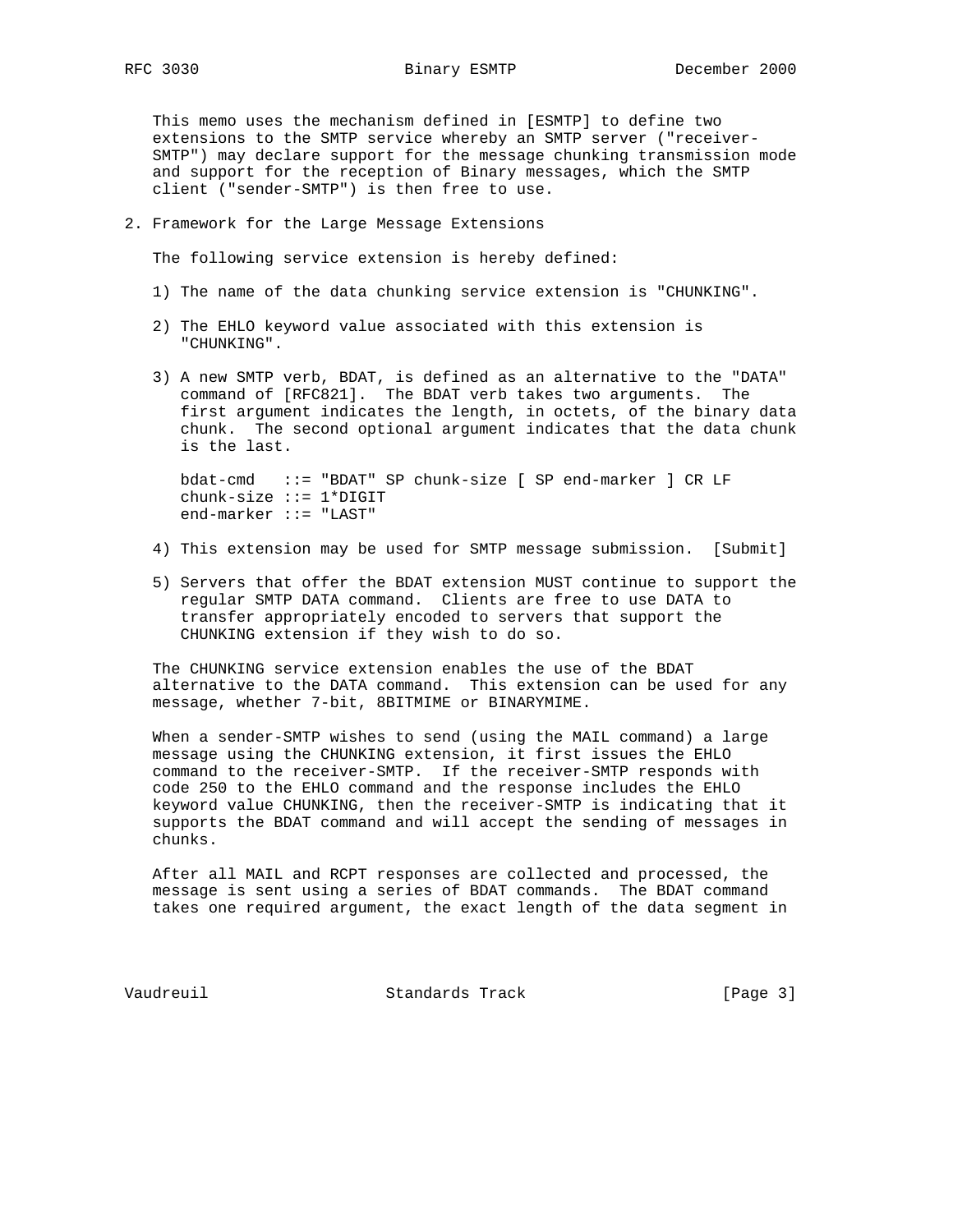octets. The message data is sent immediately after the trailing <CR> <LF> of the BDAT command line. Once the receiver-SMTP receives the specified number of octets, it will return a 250 reply code.

 The optional LAST parameter on the BDAT command indicates that this is the last chunk of message data to be sent. The last BDAT command MAY have a byte-count of zero indicating there is no additional data to be sent. Any BDAT command sent after the BDAT LAST is illegal and MUST be replied to with a 503 "Bad sequence of commands" reply code. The state resulting from this error is indeterminate. A RSET command MUST be sent to clear the transaction before continuing.

 A 250 response MUST be sent to each successful BDAT data block within a mail transaction. If a failure occurs after a BDAT command is received, the receiver-SMTP MUST accept and discard the associated message data before sending the appropriate 5XX or 4XX code. If a 5XX or 4XX code is received by the sender-SMTP in response to a BDAT chunk, the transaction should be considered failed and the sender- SMTP MUST NOT send any additional BDAT segments. If the receiver- SMTP has declared support for command pipelining [PIPE], the receiver SMTP MUST be prepared to accept and discard additional BDAT chunks already in the pipeline after the failed BDAT.

 Note: An error on the receiver-SMTP such as disk full or imminent shutdown can only be reported after the BDAT segment has been received. It is therefore important to choose a reasonable chunk size given the expected end-to-end bandwidth.

 Note: Because the receiver-SMTP does not acknowledge the BDAT command before the message data is sent, it is important to send the BDAT only to systems that have declared their capability to accept BDAT commands. Illegally sending a BDAT command and associated message data to a non-CHUNKING capable system will result in the receiver-SMTP parsing the associated message data as if it were a potentially very long, ESMTP command line containing binary data.

 The resulting state from a failed BDAT command is indeterminate. A RSET command MUST be issued to clear the transaction before additional commands may be sent. The RSET command, when issued after the first BDAT and before the BDAT LAST, clears all segments sent during that transaction and resets the session.

 DATA and BDAT commands cannot be used in the same transaction. If a DATA statement is issued after a BDAT for the current transaction, a 503 "Bad sequence of commands" MUST be issued. The state resulting from this error is indeterminate. A RSET command MUST be sent to

Vaudreuil Standards Track [Page 4]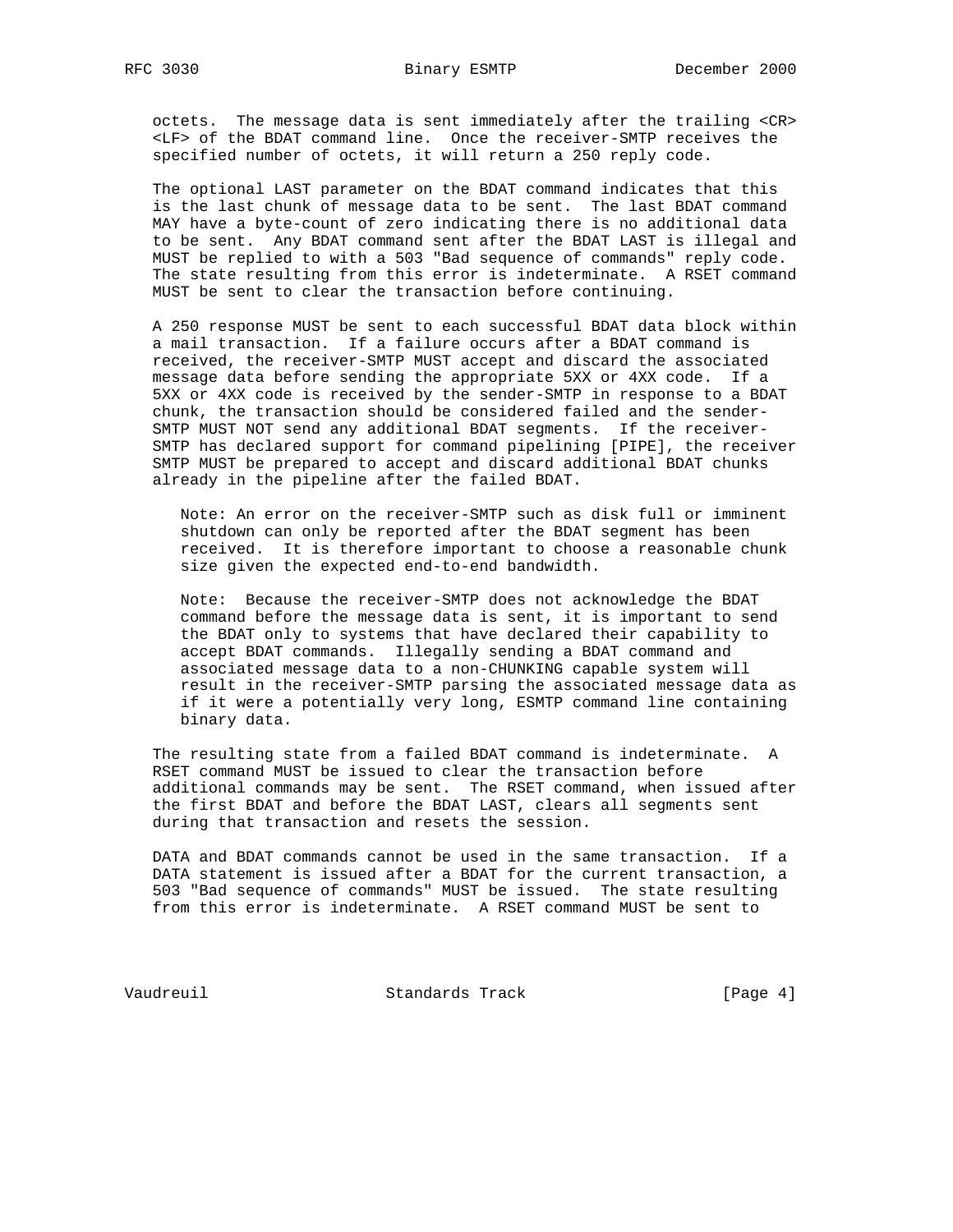clear the transaction before continuing. There is no prohibition on using DATA and BDAT in the same session, so long as they are not mixed in the same transaction.

 The local storage size of a message may not accurately reflect the actual size of the message sent due to local storage conventions. In particular, text messages sent with the BDAT command MUST be sent in the canonical MIME format with lines delimited with a <CR><LF>. It may not be possible to convert the entire message to the canonical format at once. CHUNKING provides a mechanism to convert the message to canonical form, accurately count the bytes, and send the message a single chunk at a time.

 Note: Correct byte counting is essential. If the sender-SMTP indicates a chunk-size larger than the actual chunk-size, the receiver-SMTP will continue to wait for the remainder of the data or when using streaming, will read the subsequent command as additional message data. In the case where a portion of the previous command was read as data, the parser will return a syntax error when the incomplete command is read.

 If the sender-SMTP indicates a chunk-size smaller than the actual chunk-size, the receiver-SMTP will interpret the remainder of the message data as invalid commands. Note that the remainder of the message data may be binary and as such lexicographical parsers MUST be prepared to receive, process, and reject lines of arbitrary octets.

3. Framework for the Binary Service Extension

The following service extension is hereby defined:

- 1) The name of the binary service extension is "BINARYMIME".
- 2) The EHLO keyword value associated with this extension is "BINARYMIME".
- 3) The BINARYMIME service extension can only be used with the "CHUNKING" service extension.
- 4) No parameter is used with the BINARYMIME keyword.
- 5) [8BIT] defines the BODY parameter for the MAIL command. This extension defines an additional value for the BODY parameter, "BINARYMIME". The value "BINARYMIME" associated with this parameter indicates that this message is a Binary MIME message (in

Vaudreuil Standards Track [Page 5]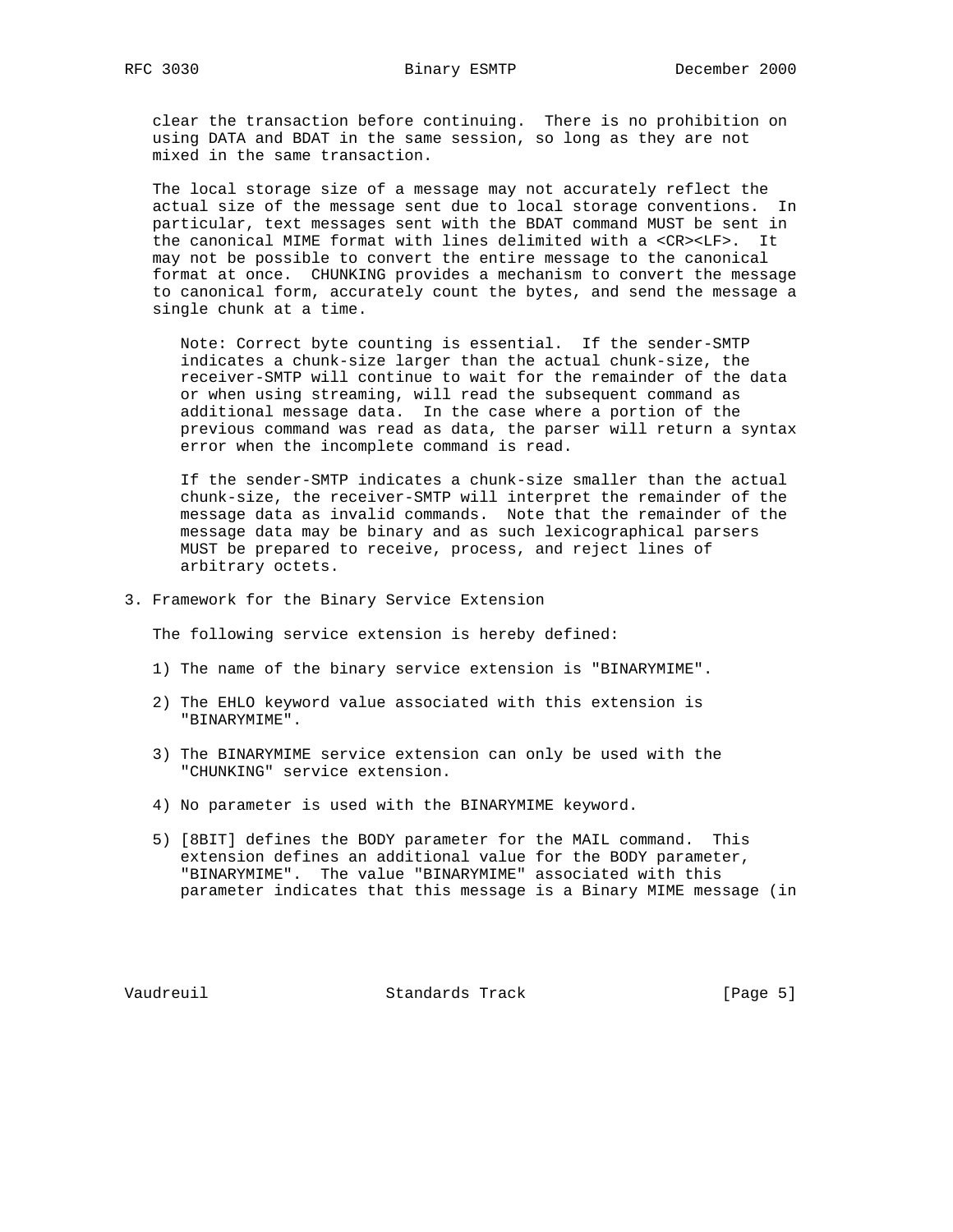strict compliance with [MIME]) with arbitrary octet content being sent. The revised syntax of the value is as follows, using the ABNF notation of [RFC822]:

body-value ::= "7BIT" / "8BITMIME" / "BINARYMIME"

- 6) No new verbs are defined for the BINARYMIME extension.
- 7) This extension may be used for SMTP message submission. [Submit]
- 8) The maximum length of a MAIL FROM command line is increased by 16 characters by the possible addition of the BODY=BINARYMIME keyword and value;.

 A sender-SMTP may request that a binary MIME message be sent without transport encoding by sending a BODY parameter with a value of "BINARYMIME" with the MAIL command. When the receiver-SMTP accepts a MAIL command with the BINARYMIME body-value, it agrees to preserve all bits in each octet passed using the BDAT command. Once a receiver-SMTP supporting the BINARYMIME service extension accepts a message containing binary material, the receiver-SMTP MUST deliver or relay the message in such a way as to preserve all bits in each octet.

 BINARYMIME cannot be used with the DATA command. If a DATA command is issued after a MAIL command containing the body-value of "BINARYMIME", a 503 "Bad sequence of commands" response MUST be sent. The resulting state from this error condition is indeterminate and the transaction MUST be reset with the RSET command.

 It is especially important when using BINARYMIME to ensure that the MIME message itself is properly formed. In particular, it is essential that text be canonically encoded with each line properly terminated with <CR><LF>. Any transformation of text into non canonical MIME to observe local storage conventions MUST be reversed before sending as BINARYMIME. Some line-oriented shortcuts will break if used with BINARYMIME. A sender-SMTP MUST use the canonical encoding for a given MIME content-type. In particular, text/\* MUST be sent with <CR><LF> terminated lines.

 Note: Although CR and LF do not necessarily represent ends of text lines in BDAT chunks and use of the binary transfer encoding is allowed, the RFC 2781 prohibition against using a UTF-16 charset within the text top-level media type remains.

Vaudreuil Standards Track [Page 6]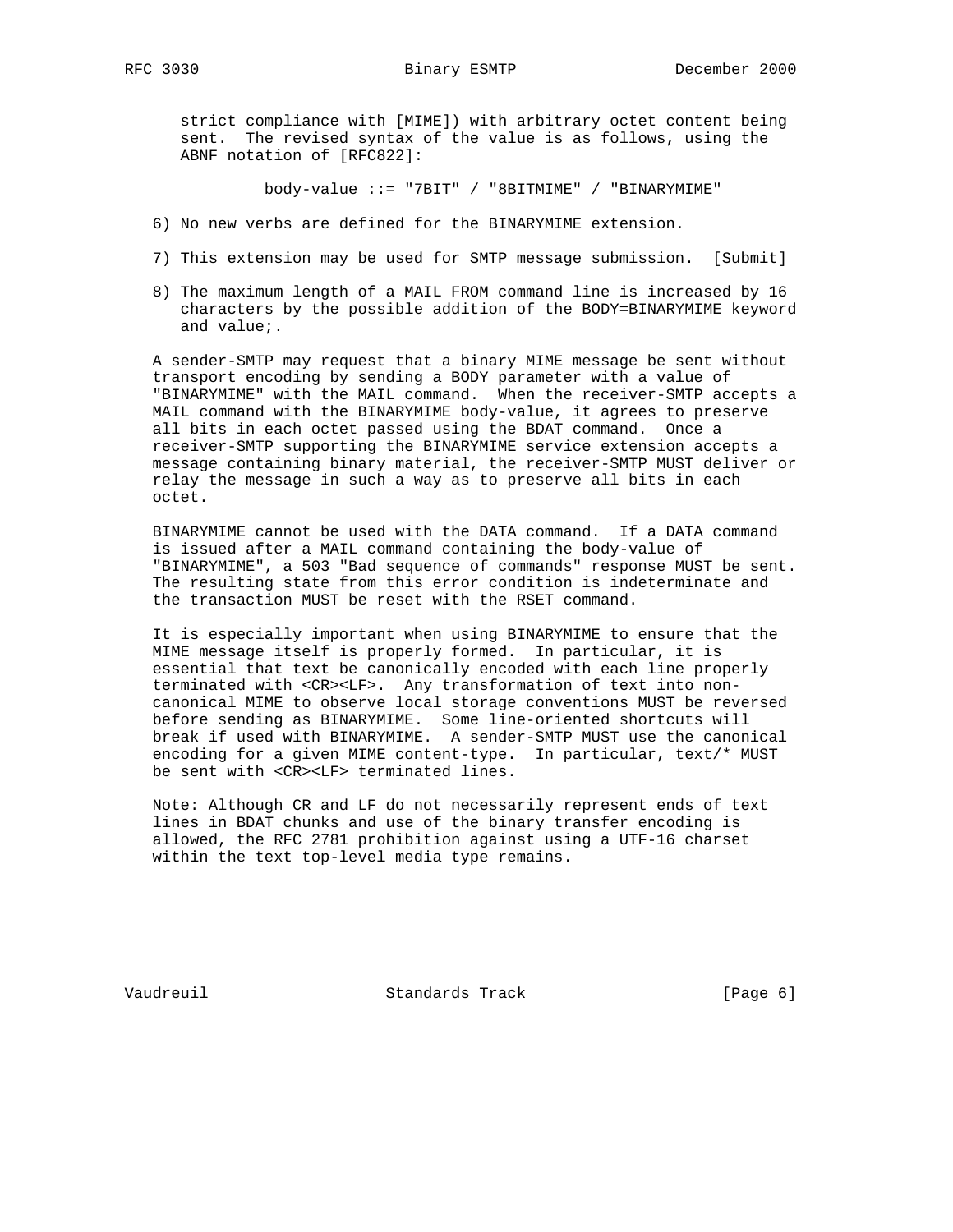The syntax of the extended MAIL command is identical to the MAIL command in [RFC821], except that a BODY=BINARYMIME parameter and value MUST be added. The complete syntax of this extended command is defined in [ESMTP].

 If a receiver-SMTP does not indicate support the BINARYMIME message format then the sender-SMTP MUST NOT, under any circumstances, send binary data.

 If the receiver-SMTP does not support BINARYMIME and the message to be sent is a MIME object with a binary encoding, a sender-SMTP has three options with which to forward the message. First, if the receiver-SMTP supports the 8bit-MIMEtransport extension [8bit] and the content is amenable to being encoded in 8bit, the sender-SMTP may implement a gateway transformation to convert the message into valid 8bit-encoded MIME. Second, it may implement a gateway transformation to convert the message into valid 7bit-encoded MIME. Third, it may treat this as a permanent error and handle it in the usual manner for delivery failures. The specifics of MIME content-transfer-encodings, including transformations from Binary MIME to 8bit or 7bit MIME are not described by this RFC; the conversion is nevertheless constrained in the following ways:

- 1. The conversion MUST cause no loss of information; MIME transport encodings MUST be employed as needed to insure this is the case.
- 2. The resulting message MUST be valid 7bit or 8bit MIME. In particular, the transformation MUST NOT result in nested Base- 64 or Quoted-Printable content-transfer-encodings.

 Note that at the time of this writing there are no mechanisms for converting a binary MIME object into an 8-bit MIME object. Such a transformation will require the specification of a new MIME content transfer-encoding.

 If the MIME message contains a "Binary" content-transfer-encoding and the BODY parameter does not indicate BINARYMIME, the message MUST be accepted. The message SHOULD be returned to the sender with an appropriate DSN. The message contents MAY be returned to the sender if the offending content can be mangled into a legal DSN structure. "Fixing" and forwarding the offending content is beyond the scope of this document.

Vaudreuil Standards Track [Page 7]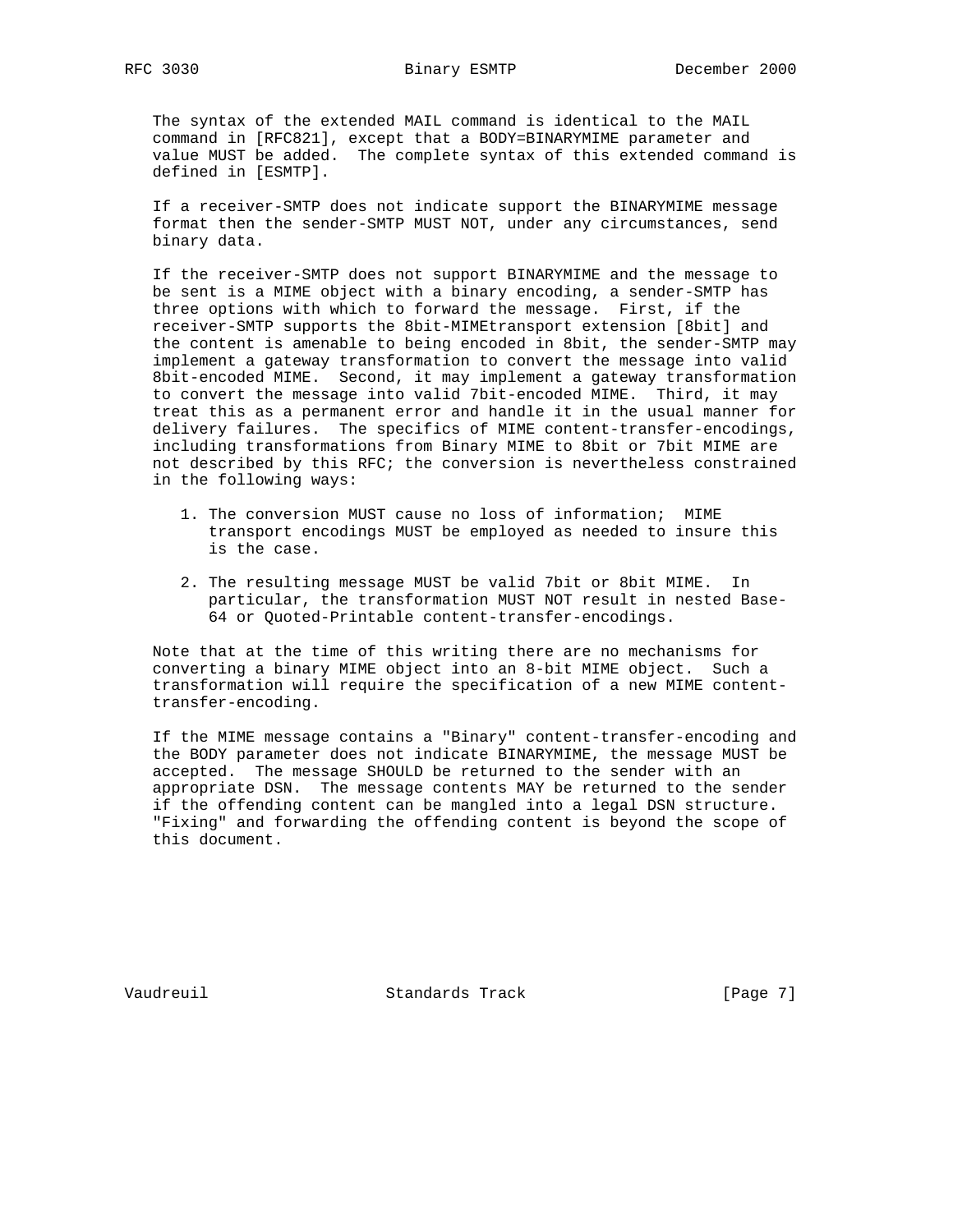#### 4. Examples

4.1 Simple Chunking

 The following simple dialogue illustrates the use of the large message extension to send a short pseudo-RFC 822 message to one recipient using the CHUNKING extension:

R: <wait for connection on TCP port 25>

- S: < open connection to server>
- R: 220 cnri.reston.va.us SMTP service ready
- S: EHLO ymir.claremont.edu
- R: 250-cnri.reston.va.us says hello
- R: 250 CHUNKING
- S: MAIL FROM:<Sam@Random.com>
- R: 250 <Sam@Random.com> Sender ok
- S: RCPT TO:<Susan@Random.com>
- R: 250 <Susan@random.com> Recipient ok
- S: BDAT 86 LAST
- S: To: Susan@random.com<CR><LF>
- S: From: Sam@random.com<CR><LF>
- S: Subject: This is a bodyless test message<CR><LF>
- R: 250 Message OK, 86 octets received
- S: QUIT
- R: 221 Goodbye

#### 4.2 Pipelining BINARYMIME

 The following dialogue illustrates the use of the large message extension to send a BINARYMIME object to two recipients using the CHUNKING and PIPELINING extensions:

- R: <wait for connection on TCP port
- S: <open connection to server>
- R: 220 cnri.reston.va.us SMTP service ready
- S: EHLO ymir.claremont.edu
- R: 250-cnri.reston.va.us says hello
- R: 250-PIPELINING
- R: 250-BINARYMIME
- R: 250 CHUNKING
- S: MAIL FROM:<ned@ymir.claremont.edu> BODY=BINARYMIME
- S: RCPT TO:<gvaudre@cnri.reston.va.us>
- S: RCPT TO:<jstewart@cnri.reston.va.us>
- R: 250 <ned@ymir.claremont.edu>... Sender and BINARYMIME ok
- R: 250 <gvaudre@cnri.reston.va.us>... Recipient ok
- R: 250 <jstewart@cnri.reston.va.us>... Recipient ok
- S: BDAT 100000
- S: (First 10000 octets of canonical MIME message data)

Vaudreuil **Standards Track** (Page 8)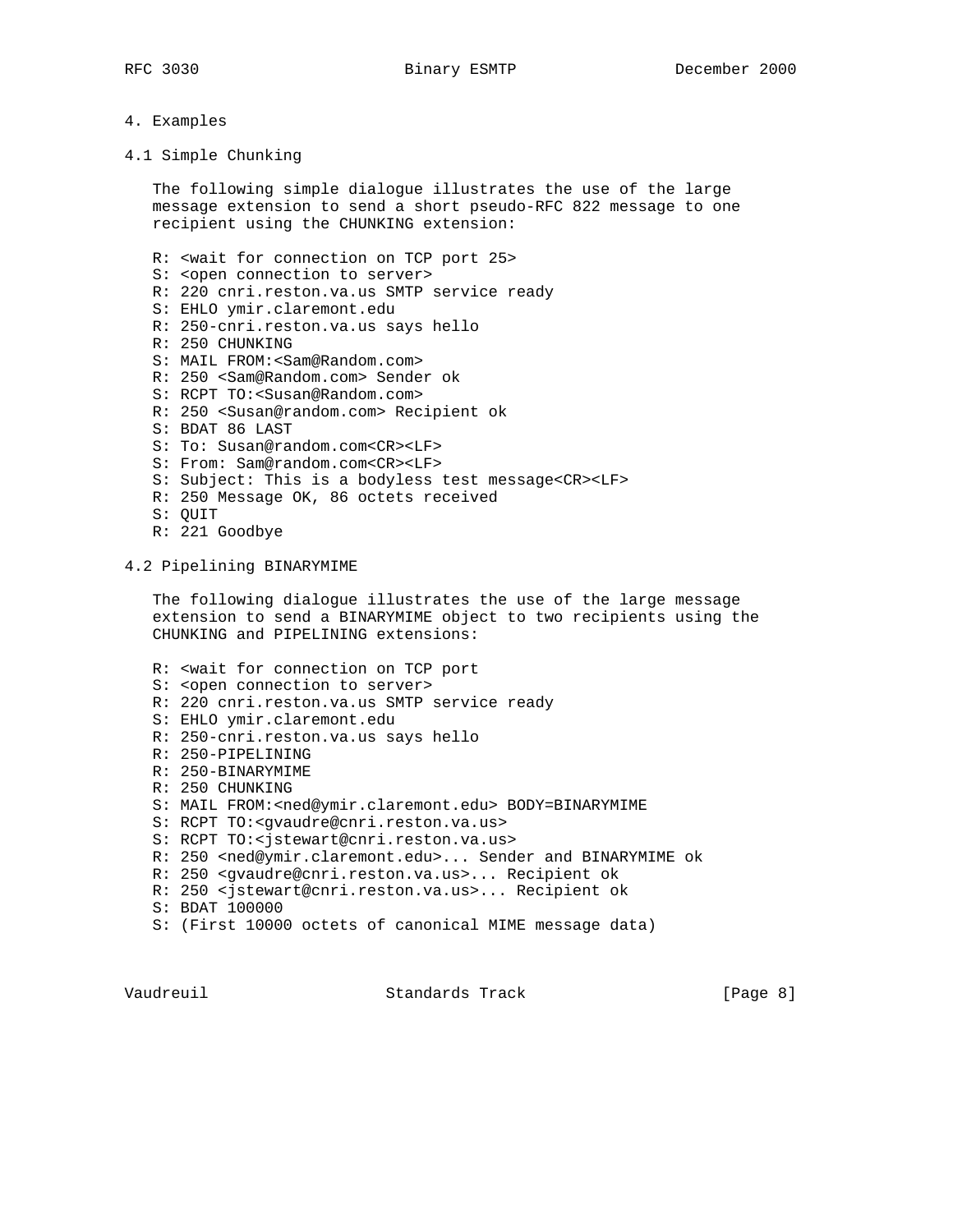S: BDAT 324 S: (Remaining 324 octets of canonical MIME message data) S: BDAT 0 LAST R: 250 100000 octets received R: 250 324 octets received R: 250 Message OK, 100324 octets received S: QUIT

- R: 221 Goodbye
- 5. Security Considerations

 This extension is not known to present any additional security issues not already endemic to electronic mail and present in fully conforming implementations of [RFC821], or otherwise made possible by [MIME].

- 6. References
	- [BINARY] Vaudreuil, G., "SMTP Service Extensions for Transmission of Large and Binary MIME Messages", RFC 1830, August 1995.
	- [RFC821] Postel, J., "Simple Mail Transfer Protocol", STD 10, RFC 821, August 1982.
	- [RFC822] Crocker, D., "Standard for the Format of ARPA Internet Text Messages", STD 11, RFC 822, August 1982.
	- [MIME] Borenstein, N. and N. Freed, "Multipurpose Internet Mail Extensions (MIME) Part One: Format of Internet Message Bodies", RFC 2045, November 1996.
	- [SUBMIT] Gellens, R. and J. Klensin, "Message Submission", RFC 2476, December 1998.
	- [ESMTP] Klensin, J., Freed, N., Rose, M., Stefferud, E. and D. Crocker, "SMTP Service Extensions", RFC 1869, November 1995.
	- [8BIT] Klensin, J., Freed, N., Rose, M., Stefferud, E. and D. Crocker, "SMTP Service Extension for 8bit-MIMEtransport", RFC 1652, July 1994.
	- [PIPE] Freed, N., "SMTP Service Extensions for Command Pipelining", RFC 2920, September 2000.
	- [RFC2119] Bradner, S., "Key words for use in RFCs to Indicate Requirement Levels", BCP 14, RFC 2119, March 1997.

Vaudreuil Standards Track [Page 9]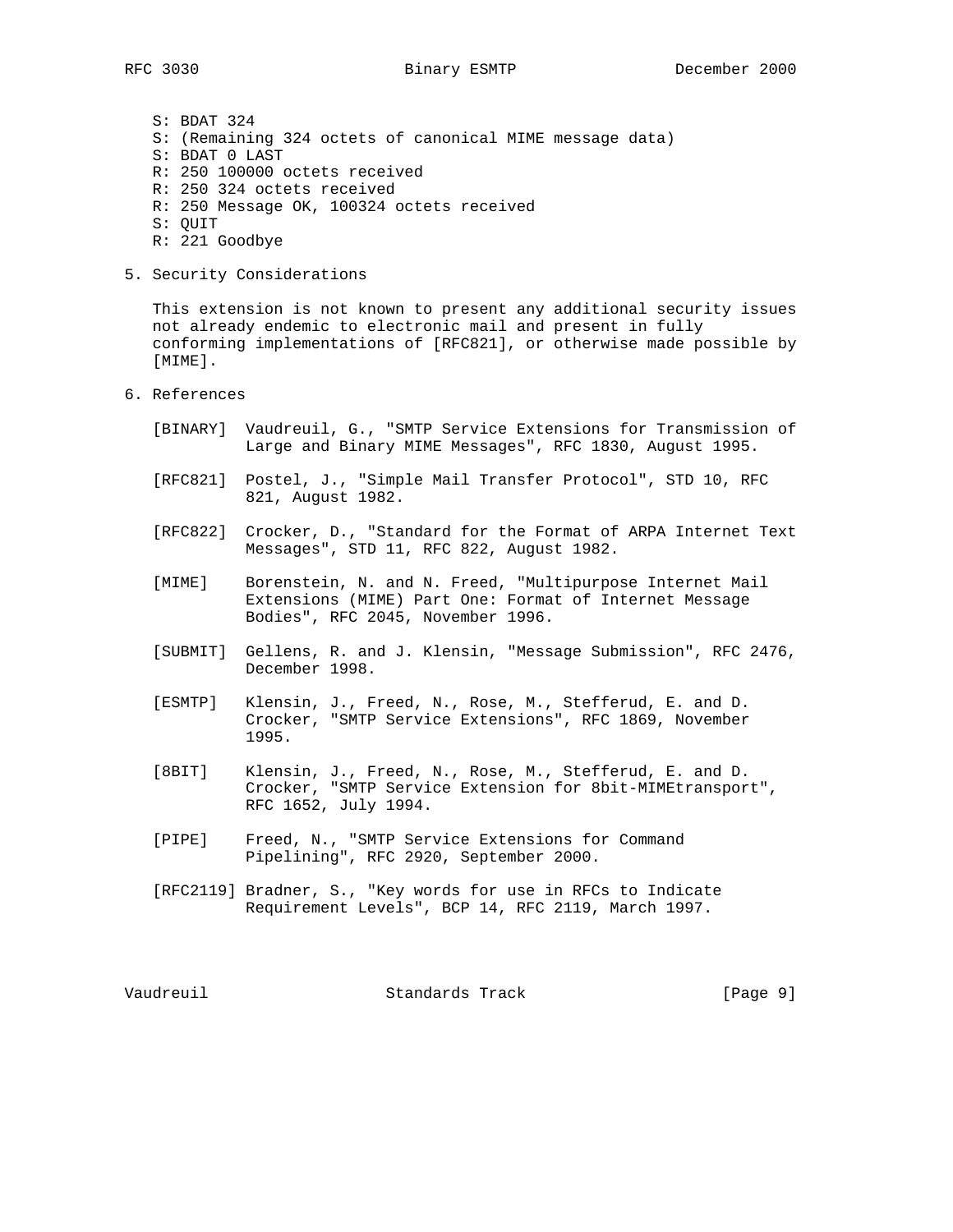# 7. Author's Address

 Gregory M. Vaudreuil Lucent Technologies 17080 Dallas Parkway Dallas, TX 75248-1905

 Phone/Fax: +1-972-733-2722 EMail: GregV@ieee.org

Vaudreuil Standards Track [Page 10]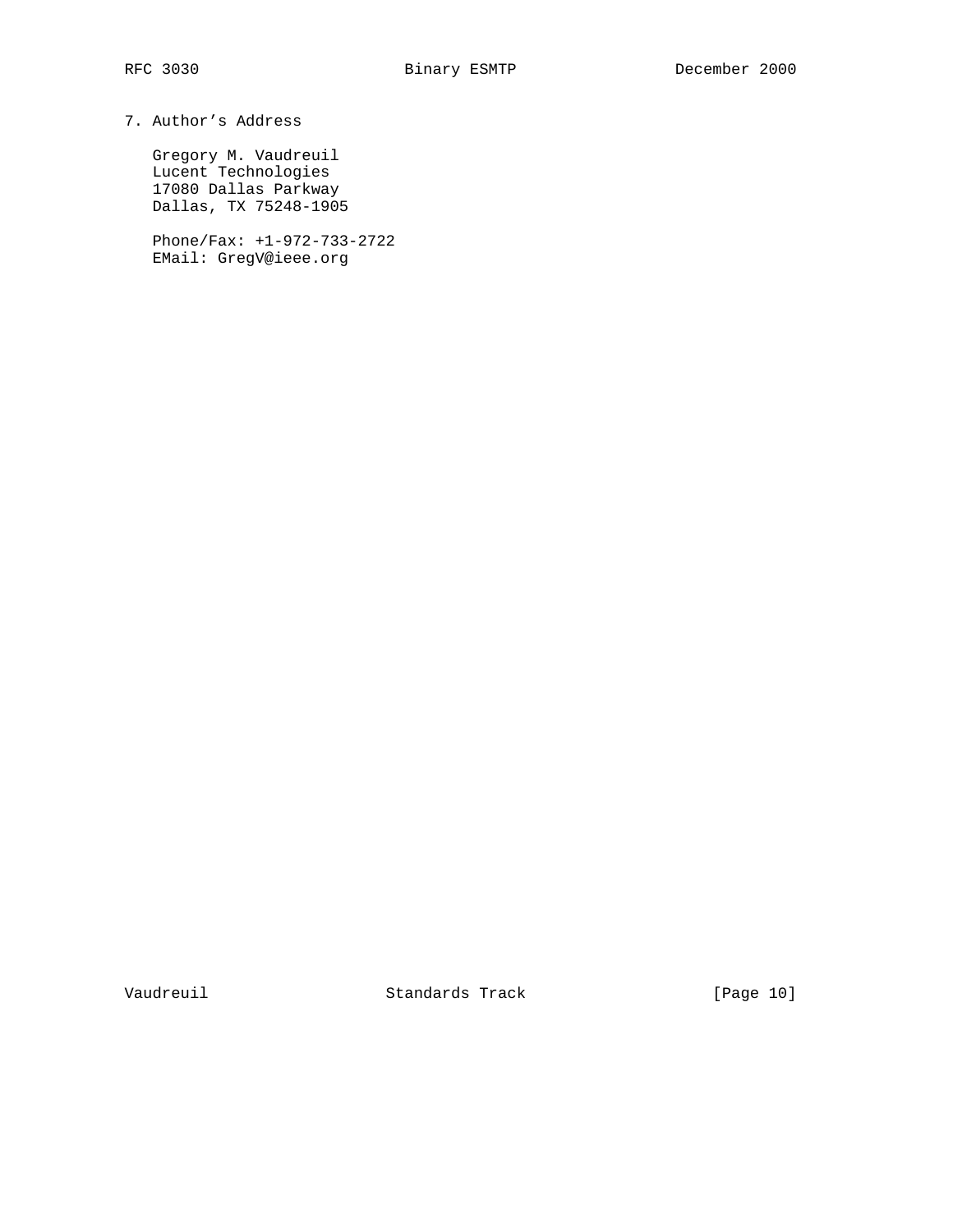Appendix A - Changes from RFC 1830

 Numerous editorial changes including required intellectual property boilerplate and revised authors contact information

 Corrected the simple chunking example to use the correct number of bytes. Updated the pipelining example to illustrate use of the BDAT 0 LAST construct.

Vaudreuil Standards Track [Page 11]